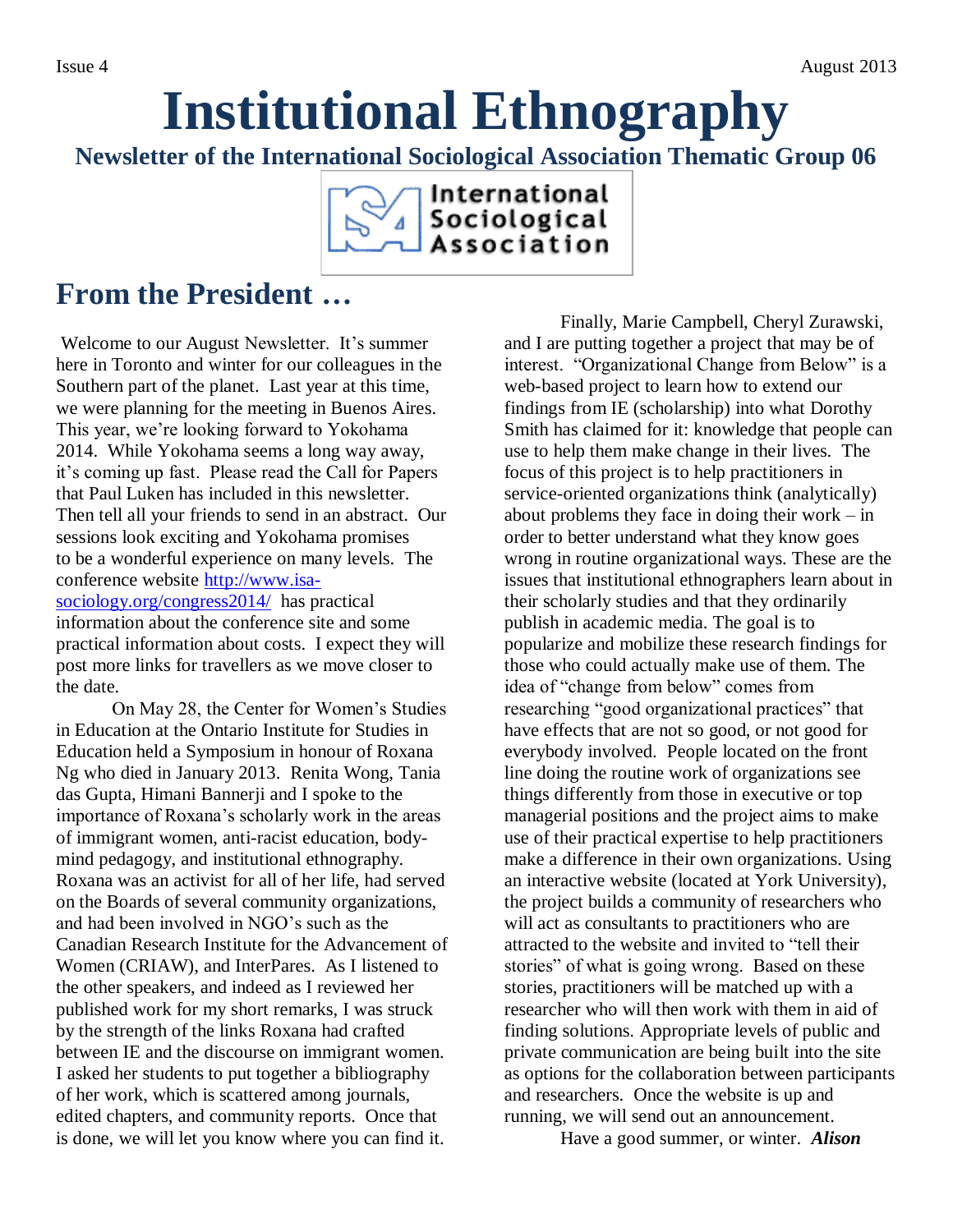## **Call for Abstracts for the ISA World Congress**

Eight open sessions for presentations will be organized by members of the Thematic Group Institutional Ethnography for the XXVIII World Congress of Sociology to be held in Yokohama, Japan, July 13-19, 2014. Abstracts may be submitted until September 30, 2013 at 2400 GMT online at

[https://isaconf.confex.com/isaconf/wc2014/cfp.cgi.](https://isaconf.confex.com/isaconf/wc2014/cfp.cgi) Click on the link for Thematic Groups and then TG06 Institutional Ethnography. To decide which session is best for your abstract, review the session descriptions below before going to the web pages. Your abstract cannot be more than 300 words and it must be submitted in English, French or Spanish. Contact the appropriate session organizer if you have questions about a session.

### **Confronting Inequality by Explicating the Ruling Relations of Management**

Session Organizer: Cheryl Zurawski, University of Regina, Canada, [cdz@arialassociates.com](mailto:cdz@arialassociates.com)

### Session in English

This session invites submissions from institutional ethnographers whose research explores how conditions of inequality come to be for people whose everyday lives are shaped and determined by the ruling relations of management. People who hold jobs as managers, people whose on-the-job activities are managed and people who are to be the beneficiaries of the work that managers and the managed do are all implicated as participants in these relations of ruling.

As the relations of ruling of management are continually revised and extended in contemporary society, the potential for conditions of inequality to be perpetuated is great. This is where critical, politically-oriented and social justice-minded scholars who use institutional ethnography make an important contribution by producing knowledge as a resource for people to confront and work to eliminate conditions of inequality in their everyday lives. Institutional ethnographers whose studies map or trace the way in which the relations of ruling of management are becoming more comprehensive and complex so as to perpetuate the conditions of

equality in the everyday lives of the people are among those likely to be attracted to this session.

### **Educational Accountability Practices in Systems, Educational Institutions and Homes**

Session Organizer: Barbara Comber, Queensland University of Technology, Australia, [Barbara.Comber@qut.edu.au](mailto:Barbara.Comber@qut.edu.au)

### Session in English

Educational work in systems, educational institutions and homes is changing with the continuing onslaught of new requirements to account for performance. Across the many sites where educational work is done the impacts are being experienced by educational professionals (including policy-makers, teacher educators, academics, educational researchers, educational consultants, school and systems leaders, teachers and tutors). Such practices are being transferred into the very ways in which students experiences their learning lives (in and out of educational institutions) and also into the ways in which family members are expected to offer support and supervision. Accountability regimes redefine what constitutes educational 'success' at every level. This session invites papers which report on studies of the actual practices which are regulated, coordinated and organised in the context of educational reform agendas concerned with standardisation and accountability.

### **Interdisciplinary Applications of Institutional Ethnography**

Session Organizer: Lois Andre-Bechely, California State University, USA, [loisab@calstatela.edu](mailto:loisab@calstatela.edu)

#### Session in English

This session seeks papers related to Institutional Ethnographic research that emanates from a variety of disciplines. Specifically, papers selected for this session will be based on research that reveals the workings of ruling relations in contemporary society. The session is designed to bridge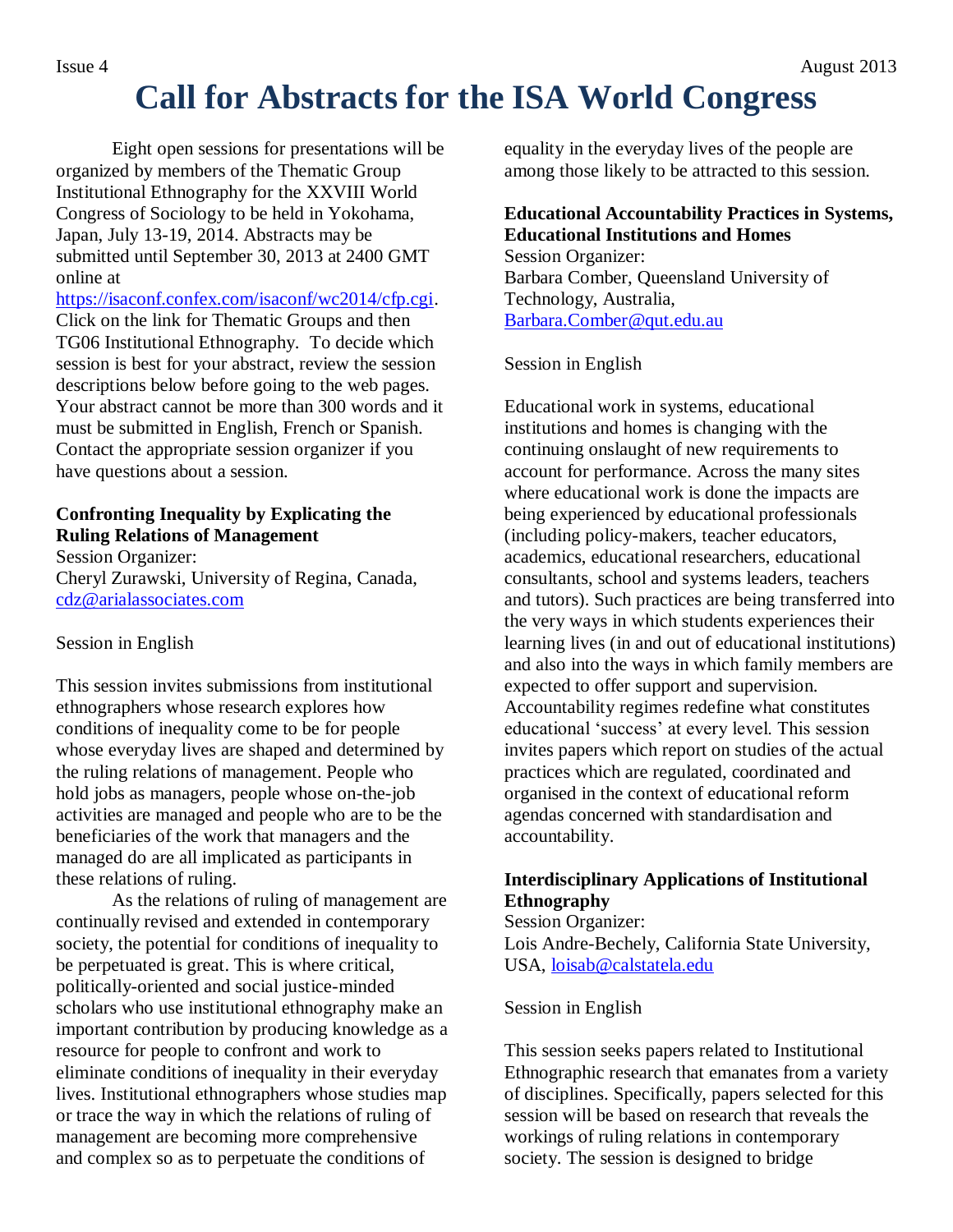#### Issue 4 August 2013

disciplines related to institutional ethnography by bringing together work that illustrates the ways in which differing disciplines approach the core question, "how does it happen?", that institutional ethnographers bring to their research.

#### **Issues and Developments in Institutional Ethnography**

Session Organizer: Alison Griffith, York University, Canada, [agriffith@edu.yorku.ca](mailto:agriffith@edu.yorku.ca)

#### Session in English

Institutional Ethnography is the focus of this session. IE claims an ontological ground that appears to have strong similarities with other sociologies (for example, public sociology, social constructionism, ANT, extended case studies, grounded theory, narrative analysis). Papers are invited that examine the social ontology of IE in relation to other sociologies in terms of theoretical development, practical application, and other issues such as research strategies or knowledge dissemination. Papers should take a didactic approach to draw out the ways that IE shares its ontological ground with other explorations of the social world, as well as identifying the points of separation that distinguish IE from similar sociological frames. Papers that use research data to illustrate conceptual similarities and differences as well as those that take a more philosophical approach are welcome.

#### **Locating Institutional Sites of Change: Social Intervention in Times of Crisis and Welfare Restructuring**

Session Organizers: Naomi Nichols, York University, Canada, [Naomi\\_Nichols@edu.yorku.ca](mailto:Naomi_Nichols@edu.yorku.ca) Isabella Paoletti, New University of Lisboa, Portugal, [isap@fcsh.unl.pt](mailto:isap@fcsh.unl.pt)

#### Session in English

Availability and access to social care is a relevant aspect in the fight against poverty and social exclusion. In Western Countries welfare systems have been progressively restructured, moving increasingly towards a market economy in the provision of social care. The present economic

crisis has implied significant cuts in public provision of social care in many countries, aggravating considerably the material condition of vulnerable people.

Institutional Ethnography can effectively inform community development and social change work, showing the specific institutional practices, which systemically disadvantage particular groups of people and what kinds of institutional changes will be effective and how to arrive at them. An investigation that begins with participants' experiential knowledge lends itself to an emergent, community-driven, social-justice oriented research agenda.

This session invites papers that explore IE' s potential for locating institutional sites of change, as well as the strategic use of IE in community or public service settings. This panel aims to discuss theoretical perspectives on social intervention at the policy level and empirical studies that document and critically discuss social intervention practices.

#### **The Institutional Challenges of the Legal Frameworks in the Contemporary World** Session Organizer:

Laura Ferreño, Universidad Nacional de Avellaneda, Argentina, *lferreno@undav.edu.ar* 

Session in English

The minorities were historically exiled from the democratic system. The institutions reifies the social gap because it reproduces the socio-economic differences in the territory were located. The daily struggle of the vulnerable groups for survival makes invisible the inequity of opportunities to access education and jobs. This problem becomes an obstruction for the possibility of social improvement, reinforcing and reproducing the social discrimination conditions. In some countries in the 20th century this problem has been reversed with specific policies for these groups.

We invite institutional ethnography papers that examine practices that exclude or severely limit people from participation in specific areas of social life. While we are especially interested in institutional ethnography studies of obstacles to higher education, studies dealing with a variety of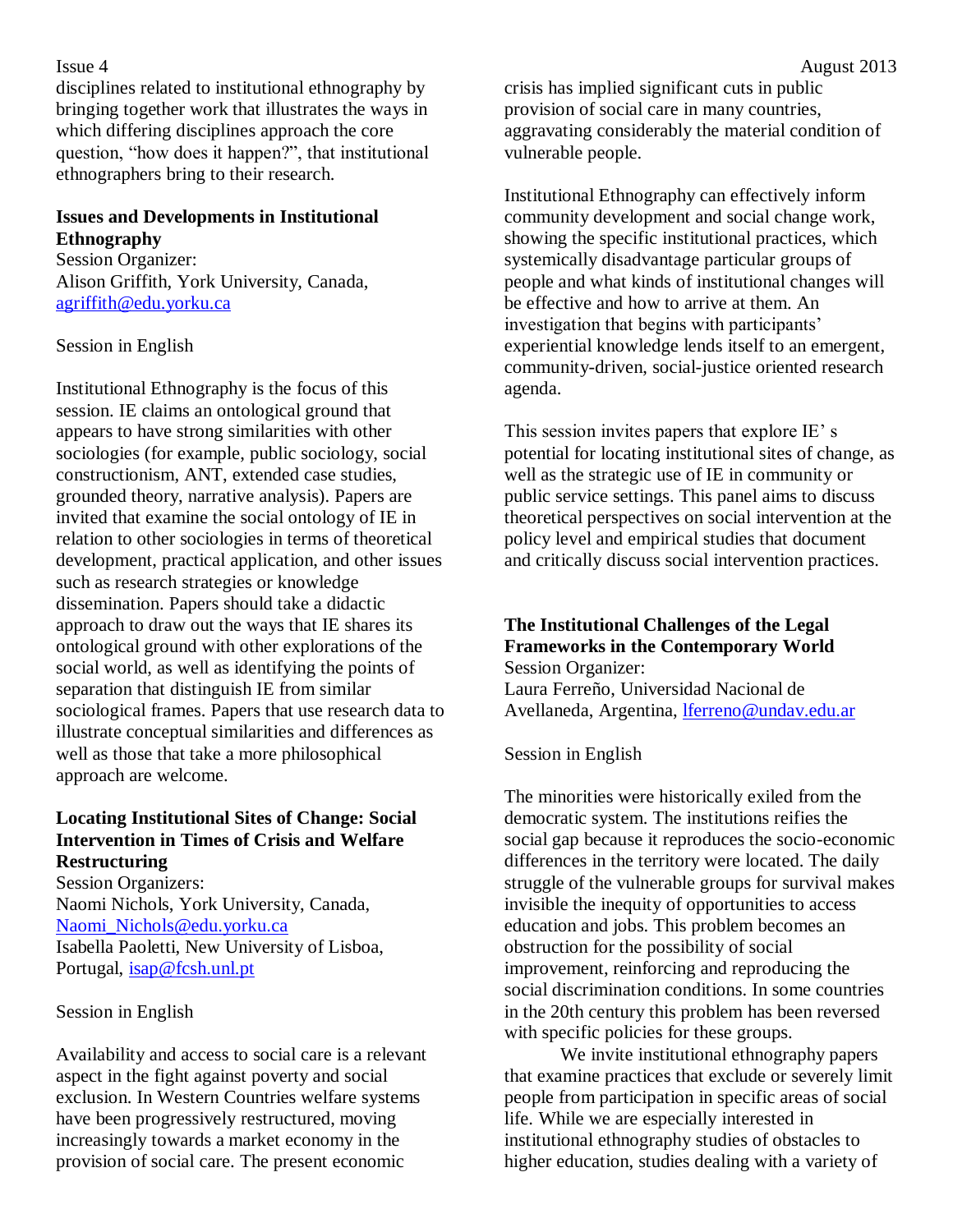other issues will be welcome in this session: lack of access to education, limitations in health care provision, obstacles to adequate employment and wages, boundaries in the admission to public jobs, restrictions on expressions of sexuality, insufficient access to food and shelter, among others. The focus should be on the ruling relations (how it is that people are regulated, subordinated, and deprived) and the consequences for people in the everyday world (their daily struggles and suffering).

#### **The Language of Research as Problematic: Réaliser une ethnographie institutionnelle en contexte coordonné par la culture anglo-saxonne / Doing Institutional Ethnography beyond the Ruling of the English-speaking Culture** Session Organizer:

Sophie Pomerleau, Université McGill, Canada, [sophie.pomerleau@mail.mcgill.ca](mailto:sophie.pomerleau@mail.mcgill.ca)

### Session in English/French

Le but de cette session bilingue est d'explorer les différents défis (tensions) relatifs à la réalisation d'ethnographies institutionnelles (EI) dans des contextes (langues et cultures) autres que ceux de la culture anglo-saxonne dominante en recherche. Cette session vise à inclure toute présentation qui offre une réflexion portant sur les défis rencontrés par : 1) les personnes d'expression autre qu'anglaise lors de la conduite d'EI; et 2) les personnes d'expression anglaise lors de la réalisation d'EI dans des cultures autres qu'anglo-saxonnes. De plus, les réflexions relatives à la portée universelle de l'EI sont aussi bienvenues.

The aim of this bilingual session is to explore tensions associated with the conduct of Institutional Ethnographies (IE) in contexts (language and culture) other than the dominant occidental Englishspeaking research culture. This session seeks papers that offer insights into tensions encountered by: 1) people speaking other languages than English while conducting IE; and 2) people of English language while conducting IE in non-English contexts. Also, reflections regarding the universal application of IE are welcomed.

### **The Social Organization of Gendered Violence: Contemporary Perspectives, Global Responses**

Session Organizer: Alison Fisher, York University, Canada, [alison\\_fisher@edu.yorku.ca](mailto:alison_fisher@edu.yorku.ca)

#### Session in English

This session invites participants to explore ideological and institutional responses to gendered violence. Papers will examine how institutional policies and procedures organize and coordinate responses to violent incidents that are sexist, homophobic and/or trans-phobic. Papers should engage with ideas developed in Dorothy Smith's (1987; 1990; 2005) work including her exploration of relations and apparatuses of ruling which use particular ideological practices, manifested through textually mediated discourses, to construct objectified knowledges.

Papers may also focus on how social actors within institutional settings re-construct, organize and coordinate textually mediated discourses of gender-based violence. Using Smith's notion of 'standpoint' (1987; 2001) as a reference, participants may also wish to investigate how such discourses transform and/or (re)construct subjective experience 'on the ground'.

Papers could explore a range of institutional settings, including but not limited to, schools, health care institutions, non-profit organizations, governments, unions, military and or policing agencies. This session encourages papers that engage institutional responses to gendered violence from a variety of cultural contexts.

### **When Western IE Meets Eastern Culture of Care**

Session Organizer: Frank T.Y. Wang, National Chengchi University, Taiwan, [tywangster@gmail.com](mailto:tywangster@gmail.com)

Session in English

### Not open for submission of abstracts.

Institutional Ethnography, a unique sociological method of inquiry which aims to explore social relations from the experiences of everyday lives, provides an approach to link the micro experiences with the macro institutional arrangements. The inclusion of daily experiences and the linkage of everyday experience and institutional analysis in IE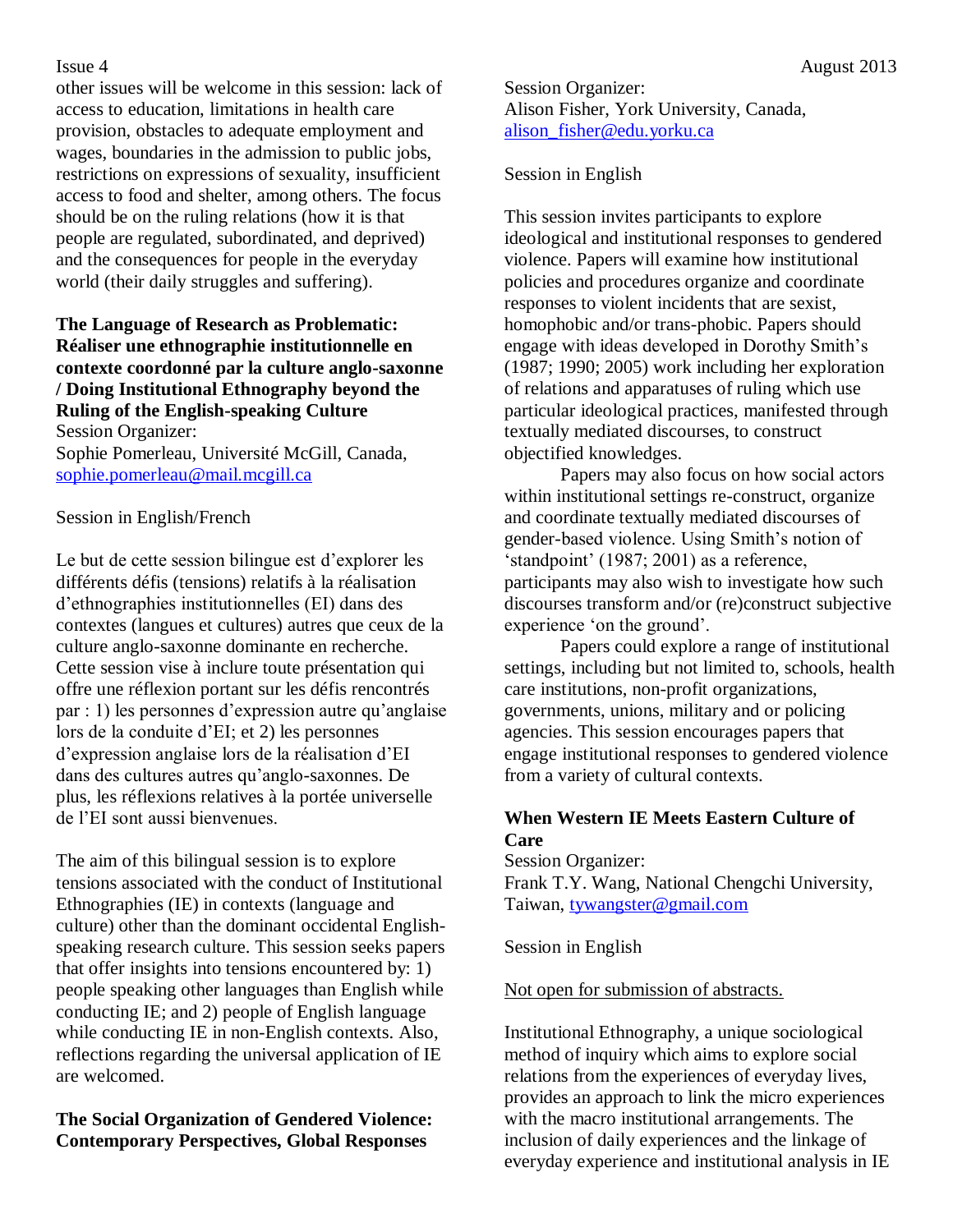have been a source of inspiration for critical scholars in Taiwan.

In this panel, we focus on the social organization of care. Five IE researchers will present their critical analysis to illustrate how care in different domains, such as child care for

indigenous peoples, care for disabled students, care for victims of domestic violence, home care by livein migrant workers, and institutional care, is organized in a way to reinforce relations of inequality. Senior IE researcher, Marjorie DeVault, will be the discussant for the session.

## **Practicing Institutional Ethnography in Australia The Views of Barbara Comber**

*Barbara Comber is a Research Professor in the Faculty of Education at Queensland University of Technology. Her interests include literacy education and social justice, teachers' work and identities, place and space, and practitioner inquiry. She has recently co-edited the International Handbook of Research in Children's Literacy, Learning and Culture (Hall, Cremin, Comber & Moll, 2013) and Literacies in Place: Teaching Environmental Communication (Comber, Nixon & Reid, 2007). She is currently conducting three Australian Research Council funded Linkage projects – Ethical leadership: How educators address learning, equity and accountability, Educational leadership and turnaround literacy pedagogy and New literacy demands in the middle years: learning from design experiments. She recently completed a study on mandated literacy assessment and the reorganisation of teachers' work. My thanks to Barbara for taking the time for this interview about her work and IE in Australia. – Paul Luken*



**PL**: Sometimes I'm surprised when people who are so far from North America know about Institutional

Ethnography and Dorothy Smith's work. Could you talk about how you first found out about it? How you got involved with it?

**BC**: I first found out about Dorothy's work when I was doing my doctorate with Allan Luke. And Alan, as you may know, is a sociologist and literacy scholar who has worked in the US and Canada before coming to Australia. The focus of my doctoral work was looking at… well the title was, "The Discursive Construction of Literacy in a Disadvantaged School." I was interested in was the ways in which competing discourses were impacting the work of teachers in high poverty schools. I was interested in the whole notion of how we were locked into deficit discourse even as we try to work our way through that. This was a longitudinal study, it was over about two years, and it was an ethnographic study. Originally, it wasn't framed as IE. It was framed as a regular ethnography. And as I began to talk to the teachers and observe in their classrooms and I sat in on staff meetings and so on, I was really grappling with the problem of representation, the problem of the difficulties I was coming across as the teachers tried to talk about the material effects of poverty without talking deficit. And as I was going about the data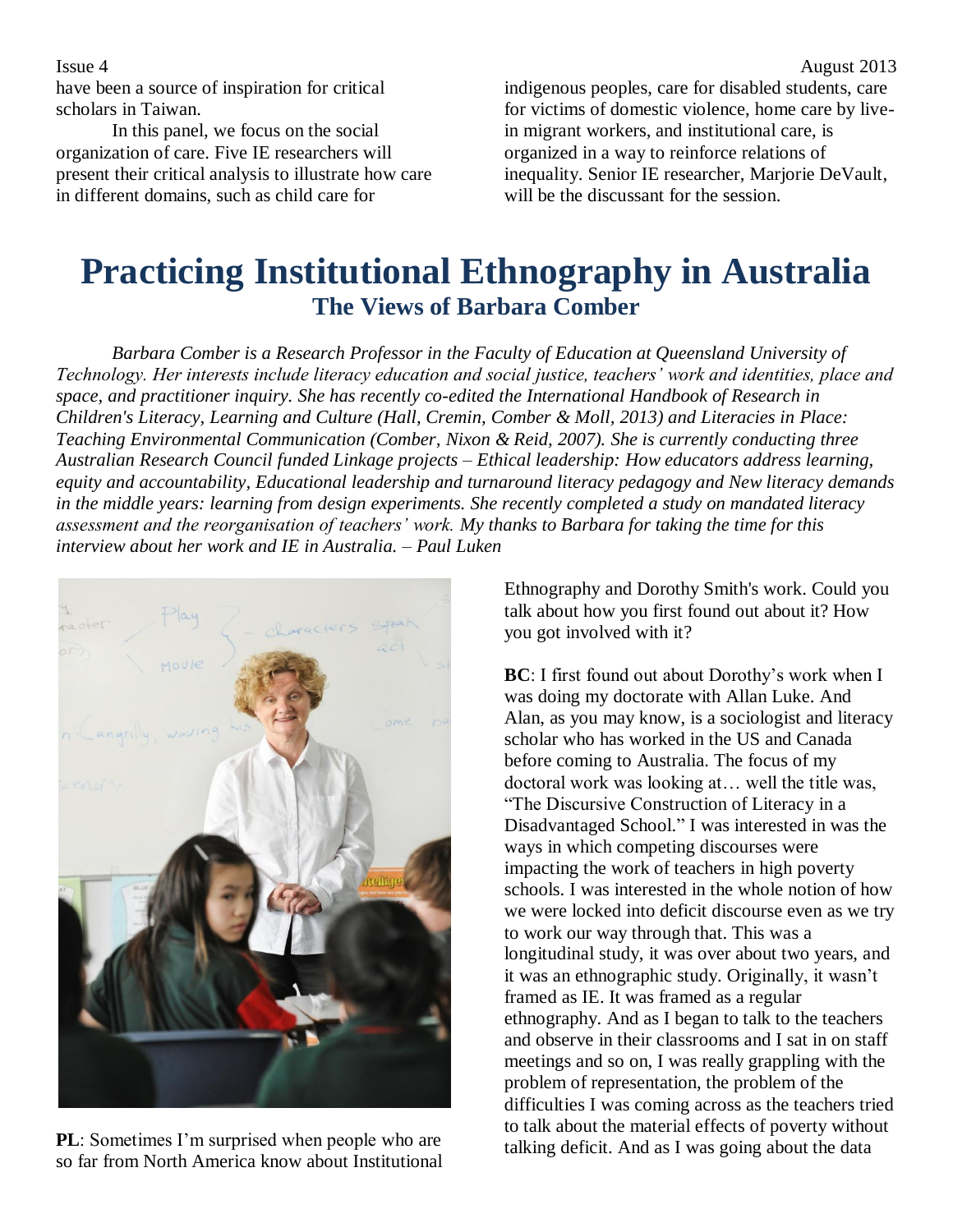analysis, which was largely informed by Foucauldian critical discourse analysis, I was really worried about the ways in which it was very easy to do that critical discourse analysis about what the teachers had said, how they constituted these kids. But what that did was entirely bracket out the teachers' lived experience of doing this work, which was different work than the work other teachers were doing in other schools. So Allan suggested that I look at a range of feminist theory, which I did, and he also recommended that I might find Dorothy Smith's work around standpoint helpful for thinking about how I could write about these women educators working in these poor schools, how I could write about their work without losing my critical analysis, but at the same time not bracket out their lived experience and their everyday work and try to understand their work as not just about them as individuals. A lot of the work that's been done around teachers' work is based on labor process theory or narrative analysis and some of it positions teachers as heroes, and so on. I wanted to do something that looked at the ways in which teachers were part of an educational system. And, particularly, the ways that teachers who were working in this high poverty context, what their work was like, how they understood it, and what they thought they could do as teachers.

My particular focus was literacy education. That's always where I've been placed. So, Dorothy's work was helpful on many, many levels. And once I started reading it, I guess you could say I became an addict, and I read everything I could read. I went back and read her earlier work. I read the work she was doing with Alison Griffith, and I read as many other institutional ethnographies as I could get my hands on. I was so excited by Dorothy's work that several times I found the money to bring Dorothy to Australia because I really thought that her work was so important that myself and my colleagues really needed to understand it more deeply. As you would know, Dorothy is incredibly generous. She made the trip to Australia to work with us at least three times, maybe more. She would basically explain to us the key parameters of Institutional Ethnography as practice. We also understood that it was organic and dynamic and changing. Others were still working on it. It was a continuing work in progress. What happened then is rather than it just being around my work, colleagues also became very interested in

Dorothy's work. At that time in Australia, there was a lot of excitement, and there still is, around the potential of critical discourse analysis, so there were some very productive conversations between some of the people who were doing that work and people like us, and also people like Dorothy who were doing Institutional Ethnography. So there was a lot of really interesting discussion and conversation around texts and discourse and so on.

So to go back to your original question then, I first came across Dorothy's work when I was doing my Ph.D. While, as I said, it wasn't framed as an institutional ethnography, I think what reading Dorothy did was to change the way in which I went about understanding what I was learning from being in the school, and changed the way in which I looked at teachers' practice and what they were able to say about the kids they were working with. So it was very powerful in all kinds of ways. The concept of ruling relations, the concept of text mediated actions, the concept of institutional capture, the way in which she understood power, really connected with the work I was reading around Foucault, so I worked with both Foucault and Dorothy's work the best I could in that project.

**PL**: Okay, what time period are we talking about here?

**BC**: Okay, I was undertaking my thesis in the early 1990s, and I submitted it in 1996. It was after that that I started bringing Dorothy to Australia. I have to check my records to find out the first visit that Dorothy made, but it was certainly after I had completed my doctoral work. Probably late 90s.

**PL**: Where were you when you started bringing her to Australia?

**BC**: I was at the University of South Australia. I had been a teacher myself, a classroom teacher. In looking to understand the lived experience of teachers, and I had also grown up in a high poverty area myself, and I had gone to so called disadvantaged schools myself, so I started speaking with teachers and the school principal in this particular community. It came out of that biography and history. It wasn't just an interesting topic. I really wanted not to repeat what I had seen other critical ethnographies do to teachers – that is to make them the problem.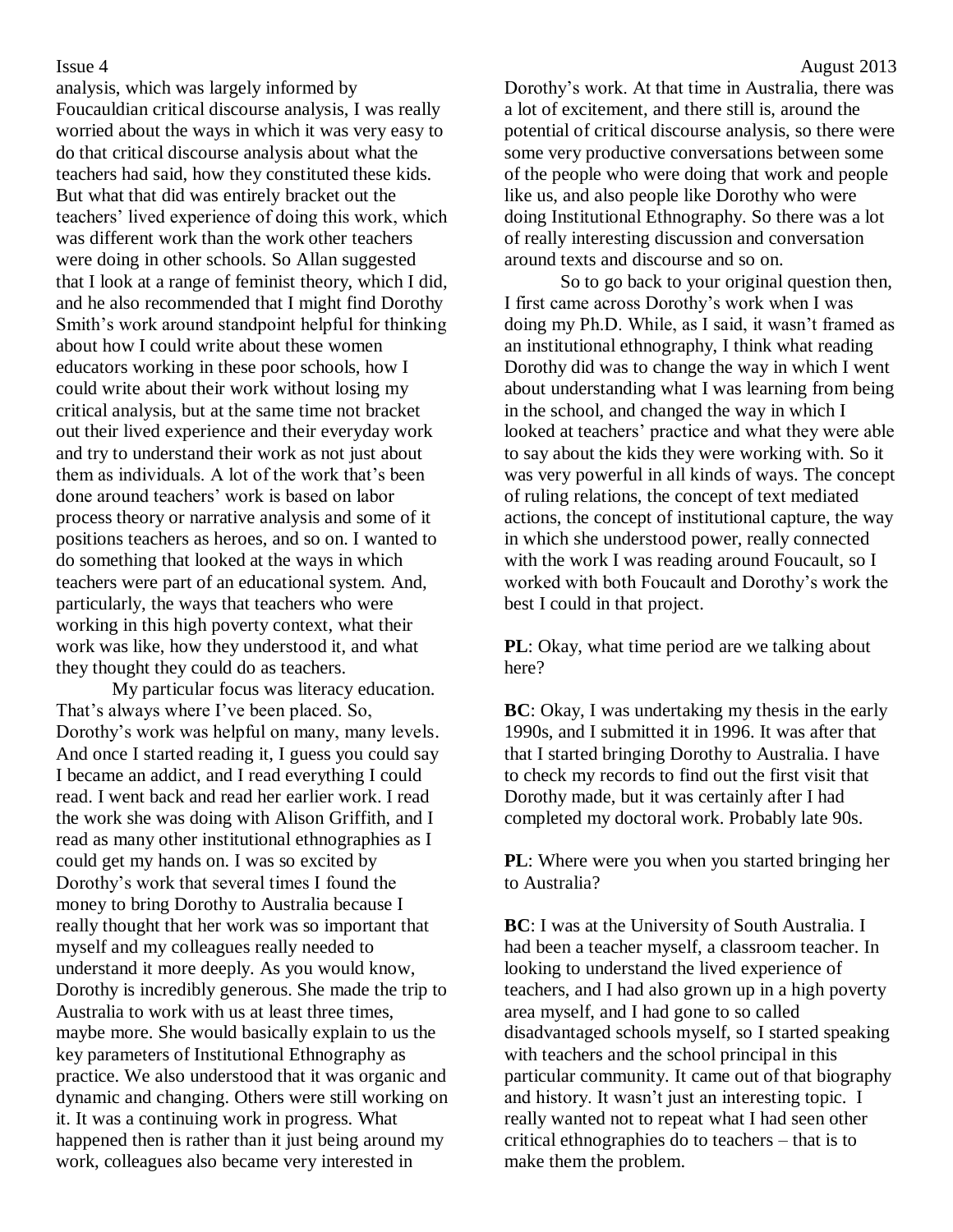**PL**: What was it like, for not just Dorothy, but for yourself, when you tried to present institutional ethnographic work to people at meetings and the like? Was it well-received? Were people confused by it and wondering what you're doing? How did it go? Was it smooth or kind of bumpy?

**BC**: That's a really good question and not one I guess I've thought about for some time. I did a lot of public speaking to teacher audiences and I was invited a lot to speak at conferences that were organized by the unions, for example, and conferences that were organized by the professional organizations. I think teachers were very responsive, school principals and so on. I think in terms of—it's hard to do this retrospectively—but in terms of the academy, I think it took some time for people to understand what was so different about institutional ethnography than critical ethnography. What was I on about? Looking back now, I possibly should have made more of an effort to publish around the methodological framing. But as I said, I came to it in the process of the thesis, not before I designed it.

But it was interesting because in some of the work I did out of my thesis, there were people in Australia and overseas who found it quite compelling. One of those people was a terrific educator from Nottingham, a woman called Christine Hall. She invited me, on the basis of the talk that I'd given, which was very much framed by Dorothy's work, to look back on my work using Dorothy's work to reframe it. In a way, in that paper, I try to do a little of what you're asking me to do now. I tried to summarize what I'd worked with and how I'd tried to work with it. Possibly, because I didn't see myself as an institutional ethnographer at the time, when I gave presentations and so on, I wasn't aware that I wasn't always framing it in that way. So it took me quite a while. Lots of visits from Dorothy and lots of encouragement. I think I used to say I've got my institutional ethnography trainer wheels on, and that was genuine because I felt like I was learning at a distance and I was learning by doing. And we were very, very committed to it, and we started to have a number of students who were interested.

**PL**: When you say "we" who are you referring to?

**BC**: My colleagues at Uni SA (University of South Australia). Sue Shore was in adult education and adult literacy was very inspired by Dorothy's work. Phil Cormack, who was in literacy education with me, was also really inspired by Dorothy. And you need to remember that they had heard her speak. After Dorothy had visited for just the first time, people started to see the potential because, in the center that I directed for nine years which was looking at literacy policy and learning cultures, we had a commitment to working collaboratively with the education department and directly with schools. A lot of our work was looking at the whole area of literacy and educational disadvantage. Dorothy's work was incredibly important for us because we could see ways of continuing to work collaboratively with the education department or the Catholic education sector in a critical way, but in a way that didn't ignore the complexities of what it was that people were grappling with in terms of policy demands and funding changes, and so on.

So, it was a long term project. I worked at Uni SA for 30 years and pretty much all my work in one way or another was looking at the connections between educational disadvantage, poverty, and teachers' work. It wasn't fast. It wasn't quick. We invited Dorothy and worked with her ideas, and it wasn't until the early 2000s that we actually won a funded project with institutional ethnography firmly there in place. That project actually included Alison and Dorothy as partner investigators on the team. We took to that point to feel like we had the wherewithal to design and carry out a project. That project included Alex Kostogriz, who was at Monash Univerity at the time, and Brenton Doecke, who was at Monash at the time, basically who you'd say were Marxist scholars in various ways. They had also Terri Seddon at Monash and Jill Blackmore at Deakin, who had invited Dorothy and Alison to Australia for a couple of whole or two day seminars with Dorothy. So it wasn't only the work we were doing. There was this interest from Terri and Jill Blackmore. So by then you've got a little bit of a groundswell of people in Victoria and people in South Australia doing that kind of work.

**PL**: Oh, so there's quite a collective of you, it sounds like.

**BC:** There is, but we're not together. We did that project, and we're still publishing out of that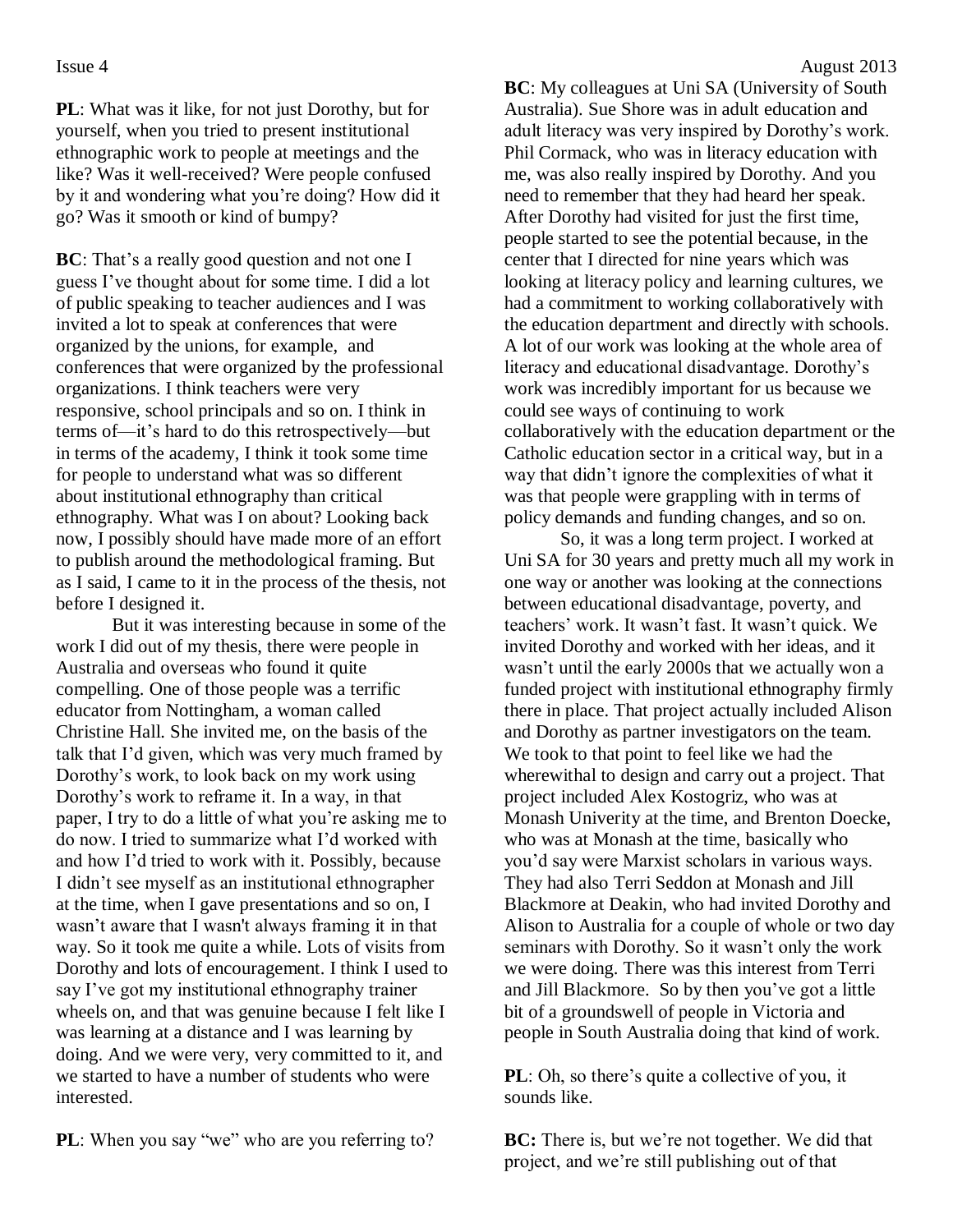project, but a lot of the work now is happening with an ongoing bunch of doctoral students. Sue Shore, who is now at Charles Darwin University, had a number of doctoral students. I had a number of doctoral students work with Dorothy's work as well. There's a piece of the puzzle missing because during all of that time, I had a very good colleague and friend, Andy Manning, who's based at Mt. St. Vincent University in Halifax, Nova Scotia. And Andy used to run, I think he still does, these phenomenal summer schools. He had a friend, Ann Vibert, who had been inspired by Dorothy's work and Alison's work. There was at least one occasion when Andy invited Dorothy to one of his summer schools. So there was a Canadian cohort using IE in various ways in various degrees. Recently one doctoral student, Carolyn Clarke from Newfoundland, studied the impact of homework on family life using elements of institutional ethnography. Another student, Sandra Hewson from South Australia, is using institutional ethnography to look at the ways in which new technologies are reorganizing the work of teachers in terms of curriculum and assessment design. We've got others on the go. There's still people doing this work. Since I've moved up here to Queensland, there are students now at UQ who are using institutional ethnography. Just the other day I met a student wanting to use it. It's quite organic. We need Dorothy and Allison back again, but I'm really conscious of just how hard the trip is for them to make.

**PL**: Maybe we could get a lot of those people to come to Yokohama next summer.

**BC**: I'm working on that. I just sent that out and said consider this. It would be great. It's not so far for us to travel. I'm hoping to get some of these doctoral students, one from Canada and one who's just finishing up, to come present. So you will be seeing their names probably.

**PL**: It seems that through Dorothy's and Alison's visits and some of these Canadian scholars who have immigrated to Australia, that there's quite a contingent there.

**BC**: Yeah. And I think it's got a lot of potential to grow. So to these doctoral students, I'm saying, "You should join the thematic group. That's the best way of getting hooked in." I know one of the doctoral students who is working with Bob Lingard at University of Queensland, he is going to Dorothy's next summer school, or winter school, whenever she runs her Toronto or Vancouver sessions. He's so committed that he's going to spend the time and go over. There's a new group of people. Because I moved to a new university I'm sort of starting again with people here. I'm trying to build the knowledge among colleagues again. Can't take anything for granted, like that people know the work.

**PL**: The people that you're talking about, are they mostly in the area of education?

**BC**: The ones that I've worked with are in the area of education. I think there are other folks around Australia who have possibly worked more broadly with IE, but I'm not hooked in with them, not for any reason except for busyness. Jill Blackmore, who I mentioned earlier, is also an educator, and so is Terri Seddon. So they're both very strong feminist educators, and that's how they've come to Dorothy's work I would think. All of these studies that I've been involved with are all education studies, at the moment anyway. Interestingly, they go right through from early childhood into higher education, so it's all education, but not only school based. It's covering the whole gamut of education.

**PL**: The impression that I have, because institutional ethnography has gotten such a warm reception from educators, is that they see a practicality to it. They can readily connect with the applied side of institutional ethnography. Is that a safe assumption? Is that a good inference to make?

**BC**: Yeah, I think it resonates. It's an alternative to critical educational research which always lines them up as the bad guys. Right? It allows for different kinds of explanations of educators' work, whether they're policy makers, or school leaders, or teachers, or early childhood educators. It allows for a much more comprehensive explanation for what it is they know. I think so. I think it varies among various projects and students, but there's not a lack of interest in the theoretical nature of the work either. People may start with Dorothy's 2006 or 2005, her edited collection and single-authored books, but they inevitably go back. They have to go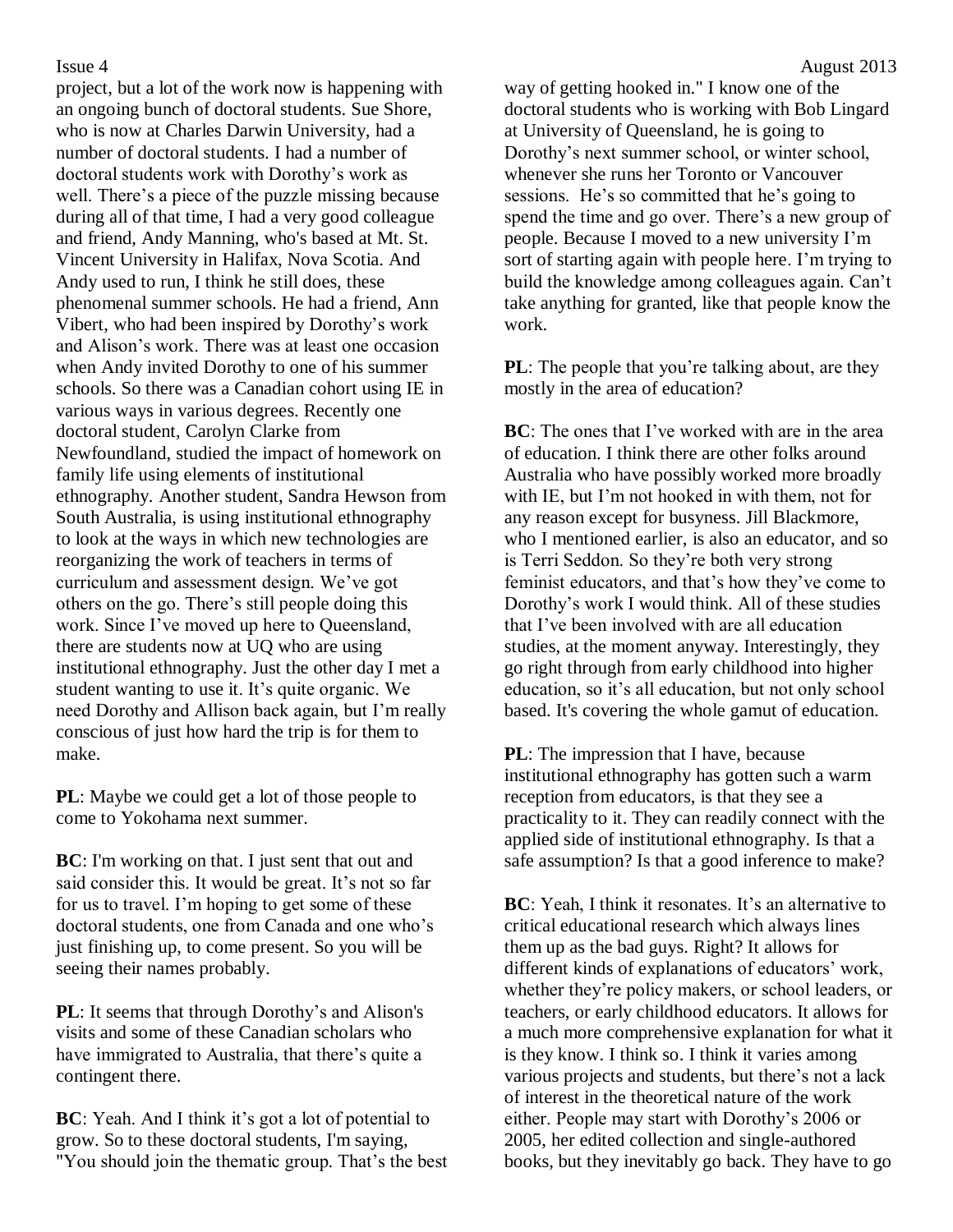back. You can't work, well I don't think you can work, without going back. For me, you need to understand the whole theorization of power and how it works. The other book that was very helpful for people here was the little book that Dorothy did with Alison on "Mothering for schooling". That was a really useful example for people. They could begin to see how this would work. So that connects with your question about application. I think they could really understand. It was a different way of understanding what was going on without a lot of normative discourse about parental involvement.

**PL**: It may be too early to tell, but has it had any influence on educational practices of yet?

**BC**: Good question. We have a very conservative press here, Rupert Murdoch, who owns *The Australian* and many, many other major daily newspapers around Australia. And for many years, I've been trying to get an article in *The Australian* to present alternative views on the incredibly conservative politics that his newspapers report. Just over the weekend, an educator in a school in Melbourne quoted the study that we did. The study was "Mandated Literacy Assessment and the Reorganization of Teachers' Work: An Institutional Ethnography." So I'd say that that was the first time that it's gotten media attention here. We're in a very, very conservative phase of government at the moment where the so-called liberal, the neoconservative liberal opposition, and the ingovernment labor party are both really not that different in terms of where they stand on some aspects of educational policy. Those aspects are very much associated with teachers' standards, high-stakes testing, test scores, and so on. Even to get a mention in *The Australian* over the weekend was quite surprising. Whether there's any follow-up now, I don't know. We are in an era where everything that has happened in the US and the UK, the US and the UK educators abhor. We seem to be determined to follow suit in Australia. We're just going along that route religiously.

**PL**: We are going down the same dangerous trails.

**BC**: Yeah, it's the same in higher education, too. Everything is counted and measured and compared. I'd still like to think that there can maybe be an impact on policy, but my feeling is the more

significant impact, I'd say the work has had, is that I, myself, my colleagues and my students have continued to do collaborative research with teachers in schools and with principals in schools. In these tough schools. I've got a new project now, one in particular where Dorothy's work is never far from my mind, because these schools are hard and they are being judged and the teachers are being judged and the kids are being assessed relentlessly. And what I'm finding is because they know that we are there to understand the complexities of their work, I think that it allows us to do different kinds of research. So whether that change in practice has some, to use Patti Lather's phrase, "catalytic validity" that it's part of rethinking peoples' everyday languages, everyday practices, so I'd like to hope so in my optimistic moments. At a broader level, I'd probably be lying to say that. You can just see what's happening here. It's not any different, unfortunately, at this point.

**PL:** It does seem like others have to buy into it. You can't produce the change yourself. It's part of the institutional analysis approach that people developed. You have to get the people who are capable of making change to become part of the research process as well. If they're not interested, or you don't have the buy in, it's going to be a struggle. In the meantime, it seems like you are creating a cadre of institutional ethnographers so that if the time ever does come, you're ready to go.

**BC**: I think these younger scholars who are taking it up are quite passionate about it. The one thesis that should go to examination quite soon, I'm hoping that she becomes an academic. She's still working as an educational leader in a school. There are a few people who, should they want to go into the academy, they could do a really good job in terms of continuing to lead that work when I and others like myself retire. I'm encouraged by people coming to me, often they're not my students even, and they say, "I've heard you've done work with institutional ethnography. Will you help?" They're at UQ or other institutions, and I always say yes to that and try to hook them up with others. There is a real interest. The impacts are no accident, right? Given the kinds of times we're living in, people are finding the usual sociological or ethnographic or anthropological approaches are not giving them the kind of explanations they need. Even with critical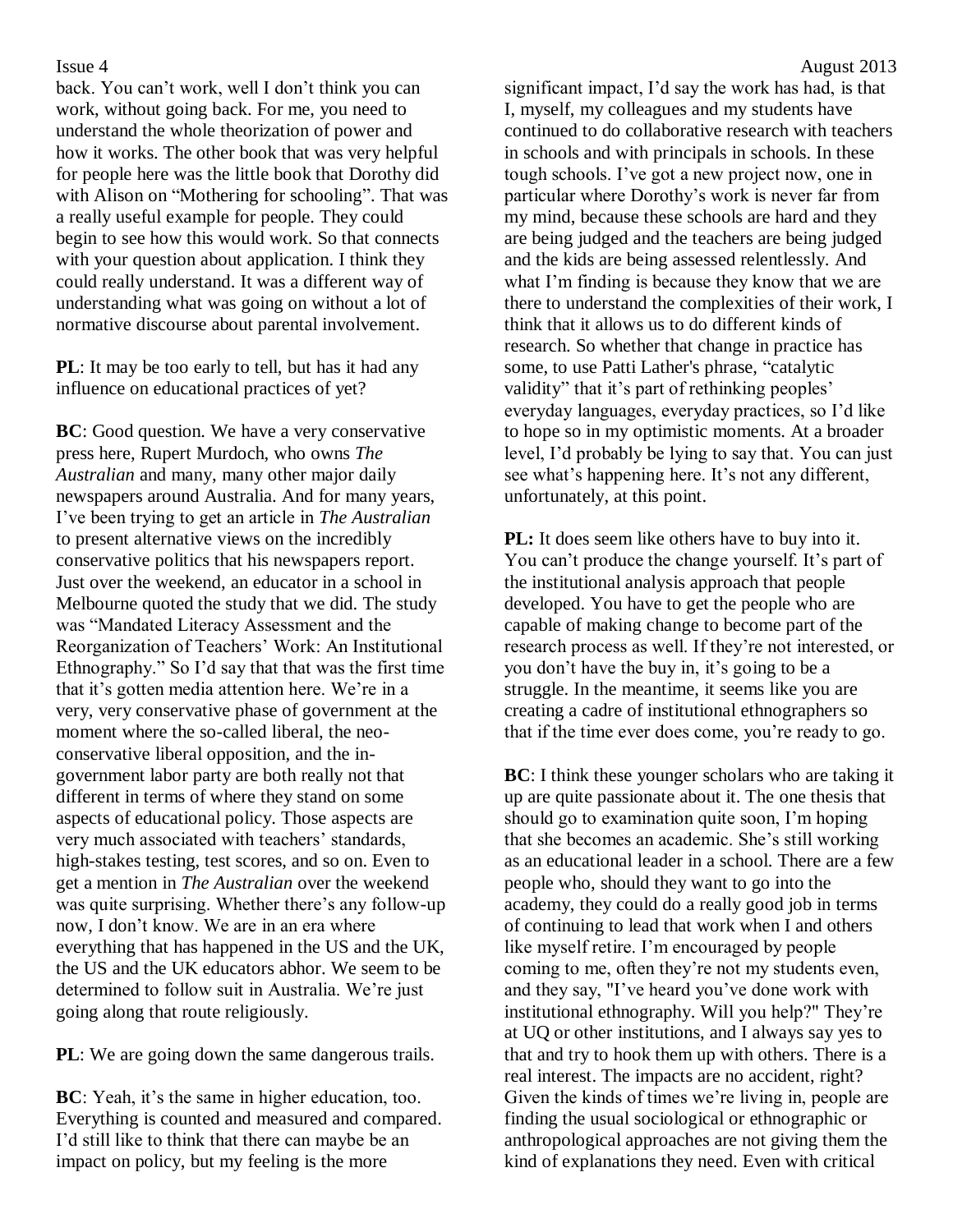discourse analysis, that's fine, but that's not looking at people's everyday lived experiences or the ways in which texts do mediate their work. I know a lot of people in Australia have become interested in Stephen Ball's later work. He's talking more now, and he's a Foucauldian policy analyst who is a world leader in education policy research, and he's talking more now about "policy enactments," and there may be an influence there from Dorothy's work. He's now talking about how these things work and how they're hooked up and connected.

**PL**: Where is Ball located?

**BC**: Ball is in the UK at the Institute of Education in London.

**PL**: You've answered most of my questions already, which is wonderful. Before we bring it to an end, I want to know if you think there's anything in particular that you think we should be bringing up, or anything that we should be talking about that hasn't come up. Basically, things that the readership of our newsletter might like to see or to know more about what's happening in Australia and with yourself. Anything else?

**BC**: Yeah, I think one thing as a supervisor of doctoral students, whether they're my students or other people's, and maybe this is our process or the way we go about things in Australia, but writing up a proposal as an institutional ethnography is hard. They find it hard to get ethics clearance for interviews which are a different kind of beast. Just yesterday, I was working with a student who is just designing her study now. She had this set of questions, and then she had what she was really interested in, and it was like trying to work out how you write stuff for the demands of the university that still allows for institutional ethnography's insistence on discovery. That's a challenge. So I'm hoping that Dorothy and Alison are going to write more about that.

**PL**: Do you think it's harder for institutional ethnographers than for traditional ethnographers? There is a certain amount of discovery in their research as well.

**BC:** I think the thing is the problematization and the standpoint. One of the difficulties with ethics

protocols and getting through ethics committees is there are always questions about power and power differentials and so on, and people sit on these ethics committees who don't necessarily know anything about institutional ethnography or even ethnography. They want things that are tight, neat, tied down, where the parameters of the study are already pre-theorized to some degree. I'm exaggerating a little bit to make the point here, but what I'm getting at is that students who are grappling with the complexities of Dorothy's work and trying to write their conceptual framework and their design for what's expected for an Australian thesis, I do think it's harder. I do think that institutional ethnography by its very nature is messy. It's quite messy work. I think that committees are looking for things to be risk-free. Everything that institutional ethnography opens up is what committees want to control and shut down. So for students who are grappling with these ideas at once, I do think it just adds a layer, because it's not apolitical. There is a problematization. It's not like, I'm going to go find out, in a completely open sense. You are there because you have something driving it. You are there because you have already, to some degree, made it your problem. You've made it the object of your study. The fact that you don't know how it works and how it actually unfolds, that's okay. But to a certain extent, I think the politics of it is something that students grapple with all the way through. Have you found that in your work?

**PL**: I haven't worked with too many students, so I can't say I have a lot of experience, but I think I feel rather fortunate because the IRB people have dealt with anthropologists, so they see the word "ethnography" and they understand that everything is not all laid out. I guess I also feel that really all they're looking for is peoples' safety. They're not really assessing the whole proposal and trying to understand. They just have one question: are the subjects going to be protected? And if they feel that, well let's face it, the research we do is not risky.

**BC**: I wouldn't have thought so.

**PL**: I think they see that also. It's taken a while for that to happen. I haven't had too many problems with that kind of thing.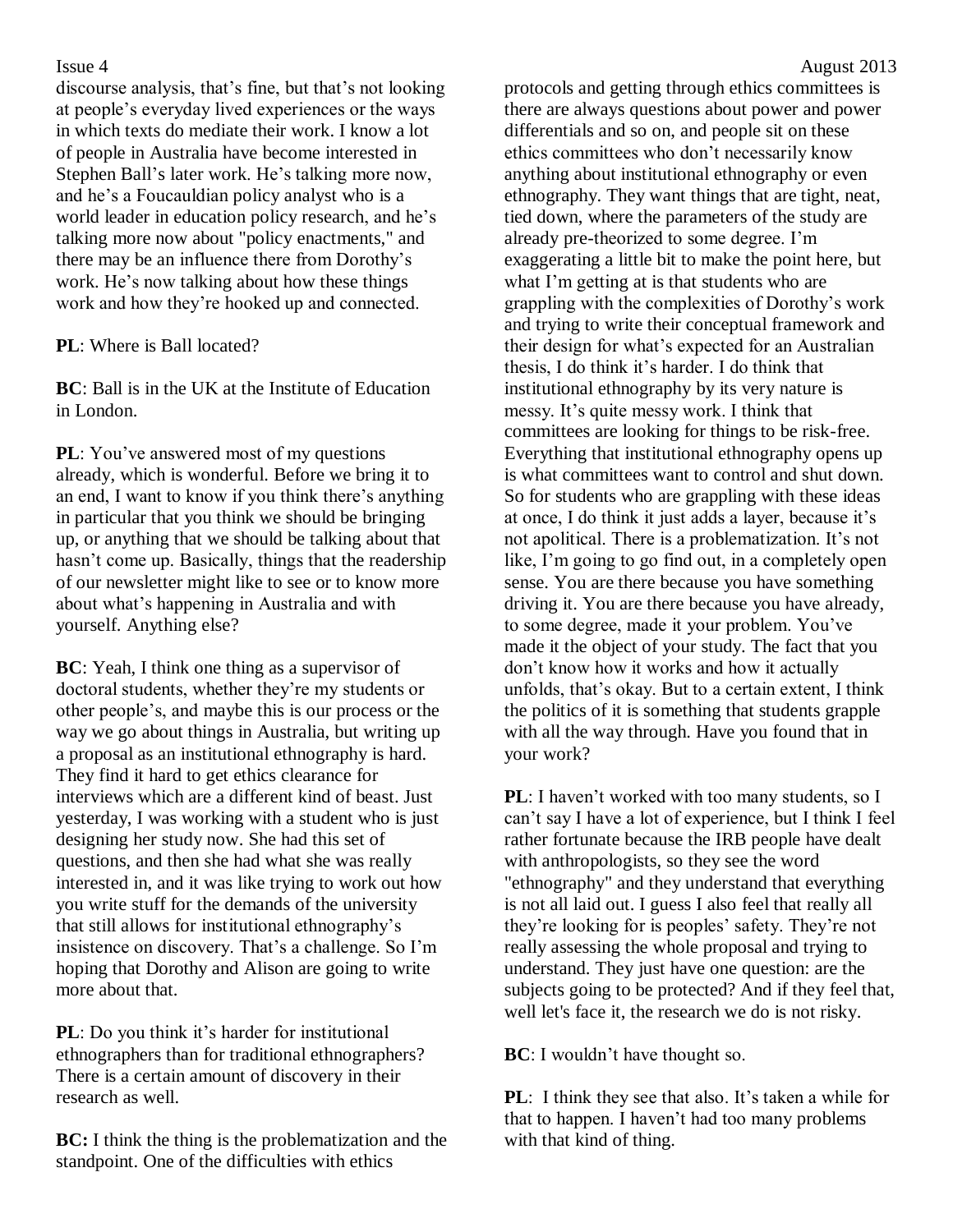**BC**: In the ethics protocols that students and us or anyone doing research have to fill out now in Australia are unbelievably technical. They're actually concerned by risks where there are none. It's like, you can't get away from answering these questions. I think what that does is that then has an effect on the people on the committee. They look at these forms in a particular way. This is exactly Dorothy's analysis at work here about how these things are organized. My students haven't shied away from it, but so much has to be done here before they can get full candidature here, they have to have written an introduction, a conceptual and theoretical chapter, a design for their project and they can't start doing anything with any human being until they've had full ethical clearance and so on. It's part of the culture.

**PL**: That is a serious problem because generally the problematic arises through interaction with people in the everyday world. Basically, one's doing research before the formal research process begins, but it has to work that way. It's sort of mucking around for a while first.

**BC**: Exactly, which I think is dangerous. It pins people down and stops them from doing some of the thinking they need to do and the trialing that they need to do just to get the clarity on what it is they want to look at. I think it would be terrific if we could have the thematic group come to Australia, but I haven't looked ahead to see whether there are any ISA Forums heading our way. I know we have the Australian Sociological Association, but I'm not sure when the next international conference is here.

**PL**: It would be interesting because the ISA groups are supposed to meet at some point between the World Congresses, but they don't necessarily have to be at the Forums.

**BC**: We could meet in Australia.

**PL**: It can be anywhere. The group creates its own meetings, so it could happen.

**BC**: Well, I think that would be good. Then maybe we could generate an event around that. That would be fantastic to think about doing something like that. I'm not really active in the International

Sociological Association. My connection with the IE group is really it.

**PL**: I haven't been too involved either for long, but it was at the World Congress in Durban in 2006 where people from all over the world were talking about doing IE, and I thought, "That's interesting. How do they know about IE?" So that's what sparked the idea of creating the thematic group, to try to create a place to bring people together. Yeah, we are free to create our own meetings, and actually, I think, we are encouraged to do so.

**BC**: Maybe we need to think about that.

**PL**: We can have some discussion in Yokohama about that.

**BC:** Yeah, I am planning to go, and I'm certainly encouraging colleagues and friends to put something up. David Peacock, who is using IE to look at higher education, who is Bob Lingard's student at UQ, he's probably going to put one up. These people are the new, young ones doing it; they are really keen to get connected. So that's exciting.

### **TG06 Board of Directors 2011-2014**

#### **President**

Alison I. Griffith, York University, Canada [agriffith@edu.youku.ca](mailto:agriffith@edu.youku.ca)

#### **Vice President**

Paul C. Luken, University of West Georgia, USA [pluken@westga.edu](mailto:pluken@westga.edu)

#### **Secretary-Treasurer**

Susanne Vaughan, Arizona State University, USA [svaughan@asu.edu](mailto:svaughan@asu.edu)

#### **Members**

Barbara Comber, Queensland University of Technology, Australia

Karin Widerberg, University of Oslo, Norway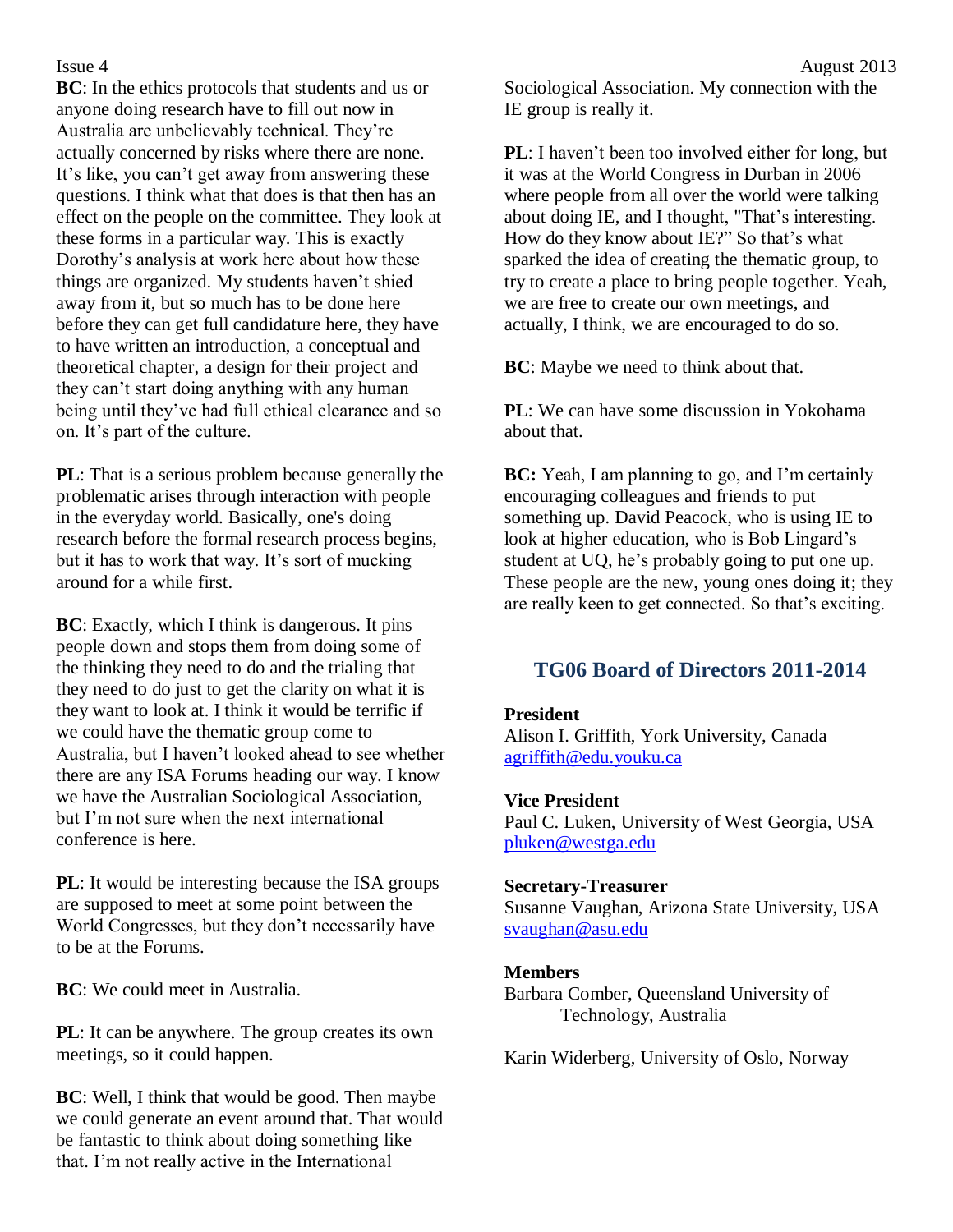## **Recent Publications and Ongoing Projects**

**Barbara Comber** has edited the most recent issue of the *Australian Journal of Language and Literacy* (Volume 36, Number, 2013). She notes that many of the articles are influenced by Institutional Ethnography. The table of contents follows

- Literacy Education in a Changing Policy Environment: Introduction. *Barbara Comber and Peter Freebody*. Pp. 65-66
- Testing that counts: Contesting national literacy assessment policy in complex schooling settings. *Ian Hardy.*  Pp. 67-77
- High-stakes literacy tests and local effects in a rural school. *Phillip Cormack and Barbara Comber.* Pp. 78-89
- The ethical practice of teaching literacy: Accountability or responsibility? *Alex Kostogriz and Brenton Doecke.*  Pp. 90-98
- National Standards for student achievement: Is New Zealand's idiosyncratic approach any better? *Martin Thrupp.* Pp. 99-110
- Everyday practices of teachers of English: A survey at the outset of national curriculum implementation. *James Albright, Lisa Knezevic and Lesley Farrell.* Pp. 111-120.

**Marj DeVault** has an interesting story regarding one of her recent publications (Marjorie DeVault. 2013. "Institutional Ethnography: A Feminist Sociology of Institutional Power." *Contemporary Sociology* 42, #3: 332-340).

"This article is a "critical retrospective essay," and there's a story behind that format, told by the journal editor Alan Sica, in "Behind the Scenes: Legitimating CS Labors" (*Contemporary Sociology* 2012, 41: 137- 138), which may be of particular interest to institutional ethnographers. Sica reflects there on the increasing difficulty of recruiting authors to write academic book reviews and speculates that the problem has arisen in part from the increasing significance and administrative use of journal "impact factors." *Contemporary Sociology* is a journal of reviews (an extremely useful sort of publication, in my opinion), and since single-book reviews are rarely cited, its "impact factor" has been low. So – as I've seen in several other editorial contexts, the journal has been strategizing about how to position itself in a way that might improve its score – and the new series of essays is one such initiative.

I was happy to have this opportunity to write about some of my favorite book-length institutional ethnographic studies. And I also learned a bit more about the textualized apparatus of contemporary academic research"

**Laura Ferreño** has numerous publications and projects of interest.

#### Publications

- Ferreño, Laura (editor). 2012. *Identidad Nacional: Hacia "La Argentina del Bicentenario". Reflexiones sobre el concepto de ciudadanía*. Buenos Aires, Imprenta del Congreso de la Nación. ISBN: 978-950-9660- 63-2
- Ferreño, Laura (editor). 2012. *Estado e Identidad Nacional*. Buenos Aires, Imprenta del Congreso de la Nación. ISBN**:** 978-950-9660-62-5
- Ferreño, Laura. 2012. "'Yo soy de la casa'. El H. Senado de la Nación Argentina: Prácticas y discursos en una 'casa política'". *Idéas – Revista do Instituto de Filosofia e Ciências Humanas. Universidade Estadual de Campinas – UNICAMP*, Campinas (São Paulo**,** Brasil), Vol. 1 N° 5 "nova série", 2012. ISSN (on-line): 2179-5525. ISSN (Impresso): 0104-7876
- Ferreño, Laura. 2012. "Culturas sospechadas". Aproximaciones al estudio de los catastros culturales. Actas del *III Congreso Latinoamericano de Antropología. Antropologías en Movimiento. Ideas desde un sur*